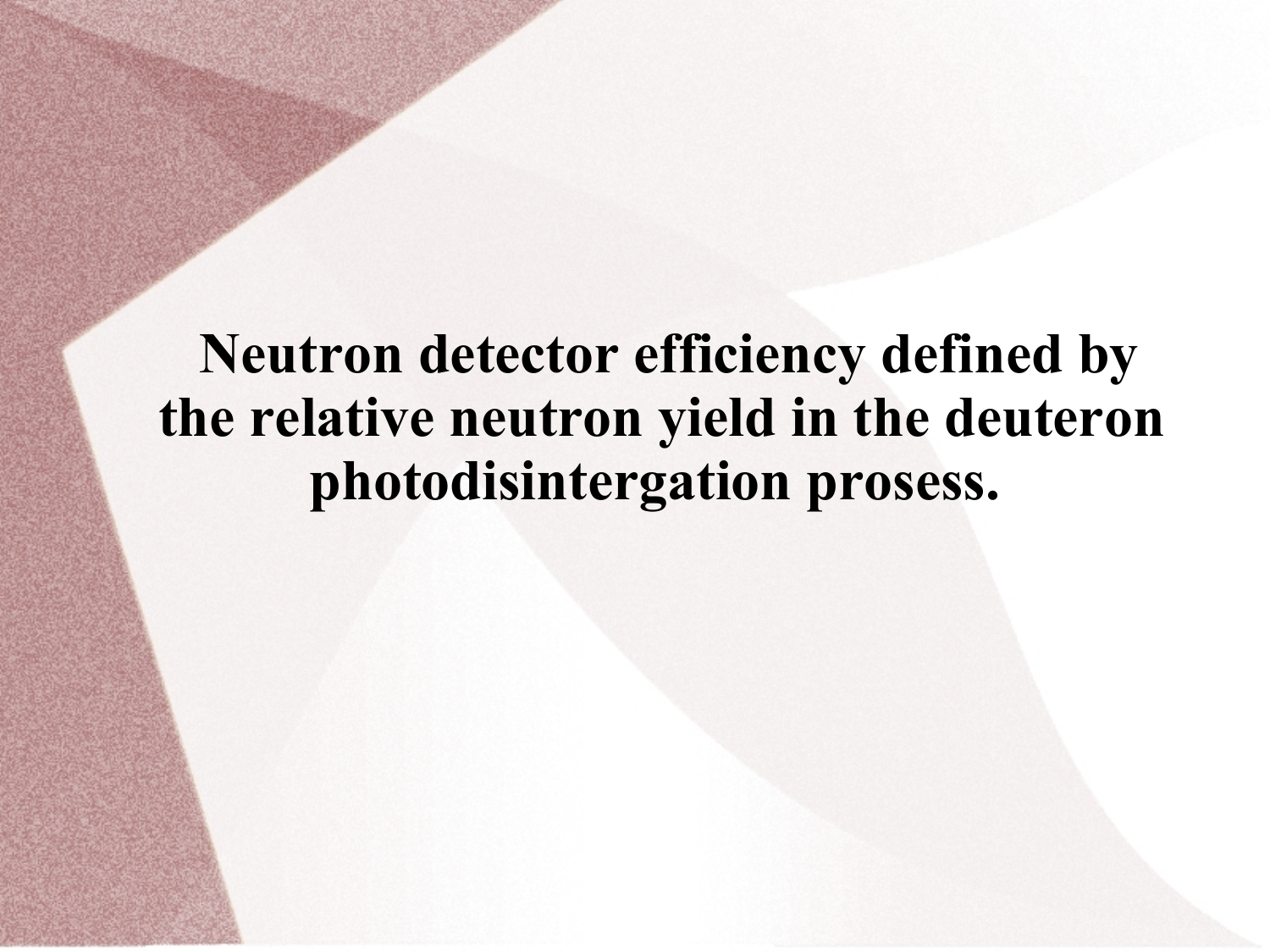

**Fig. 1.** Total cross section of H-2(γ,absorption). ENDF /B-VII.1.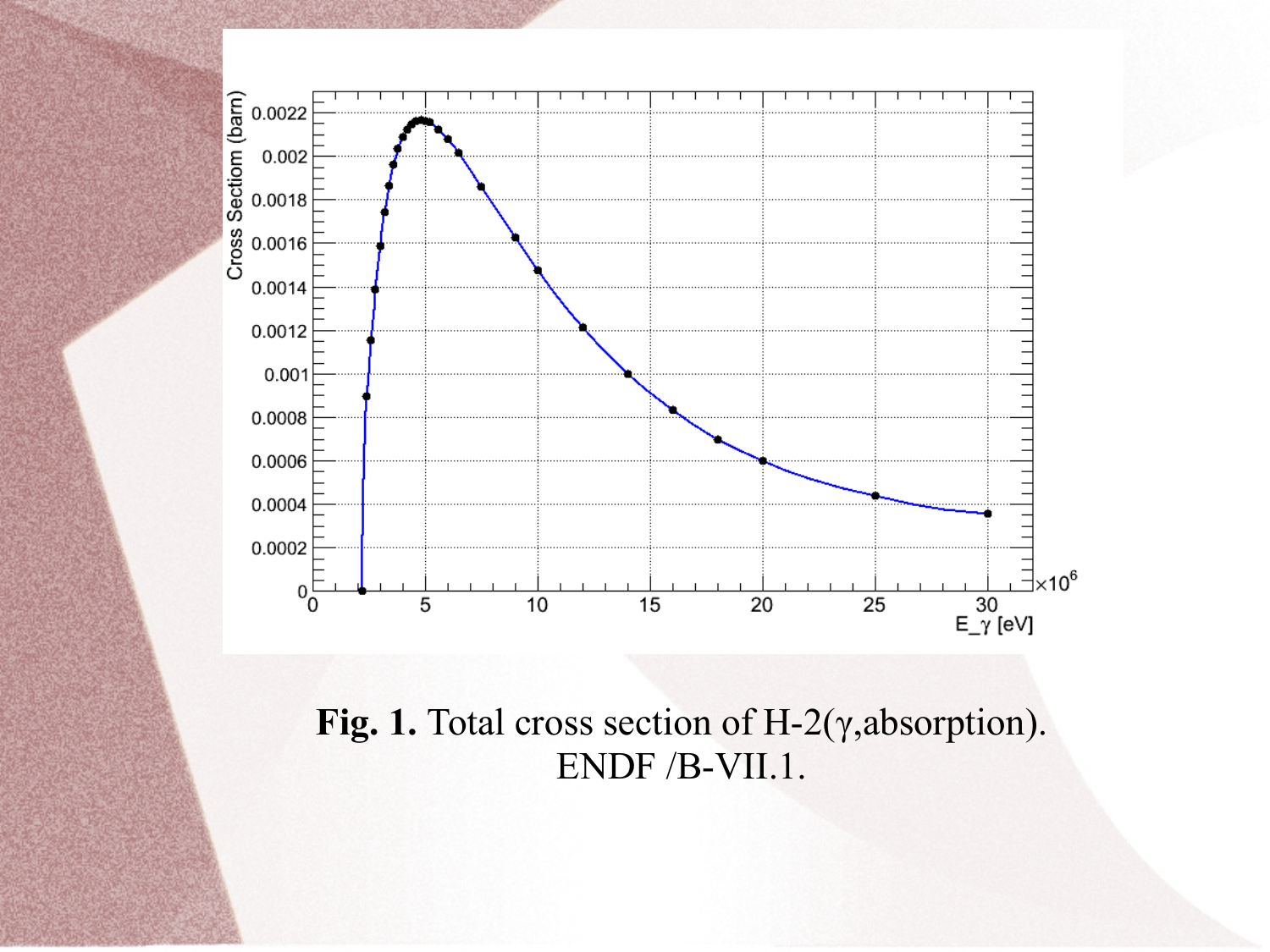

**Fig. 2.** Bremsstrahlung spectrum created by electrons with energy 10.5 MeV in aluminium converter [by Dr. Dale]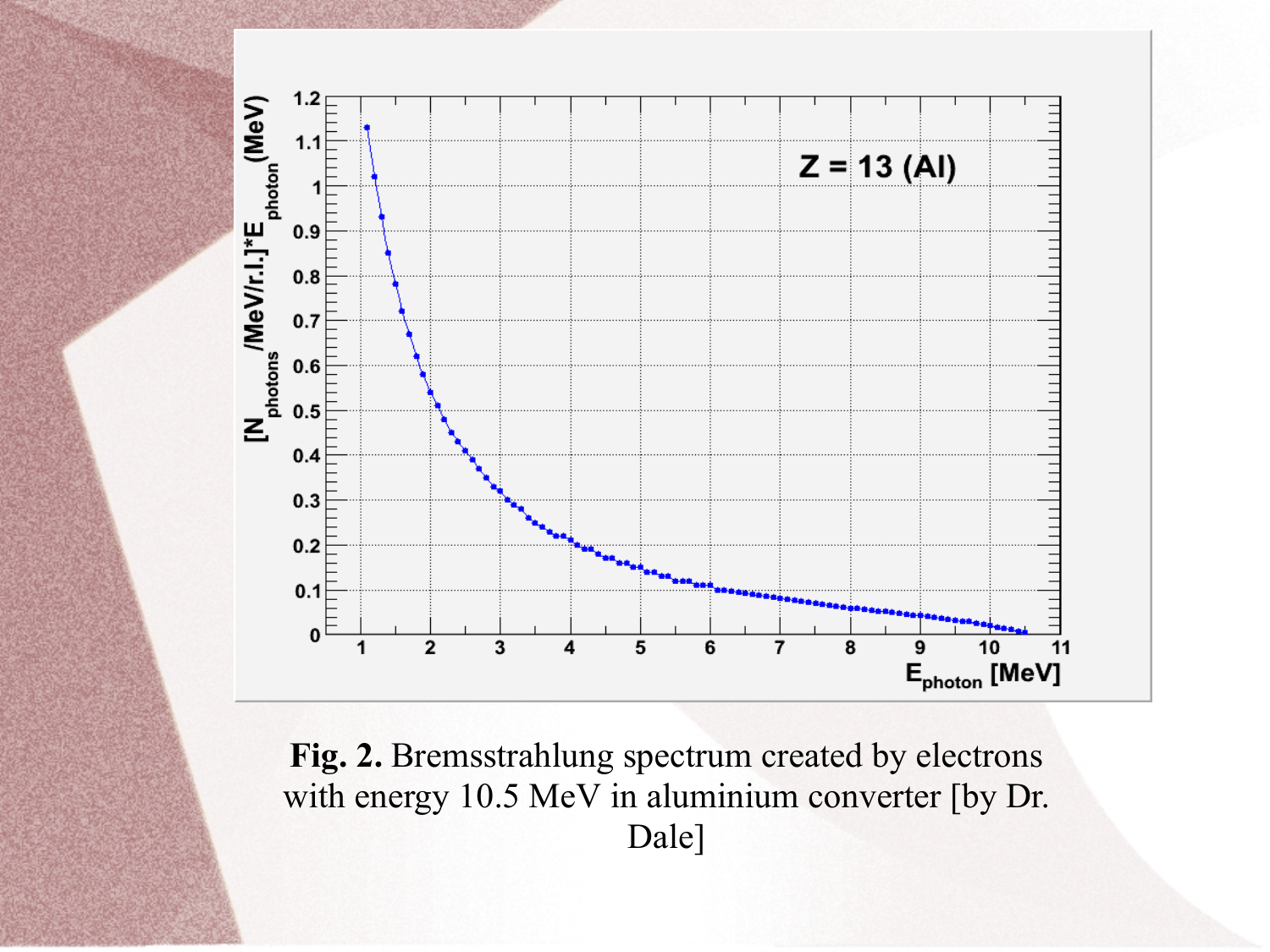

**Fig. 3.** Total crossection of H-2(γ,absorption) reaction weighted by the bremsstrahlung spectrum (green curve) .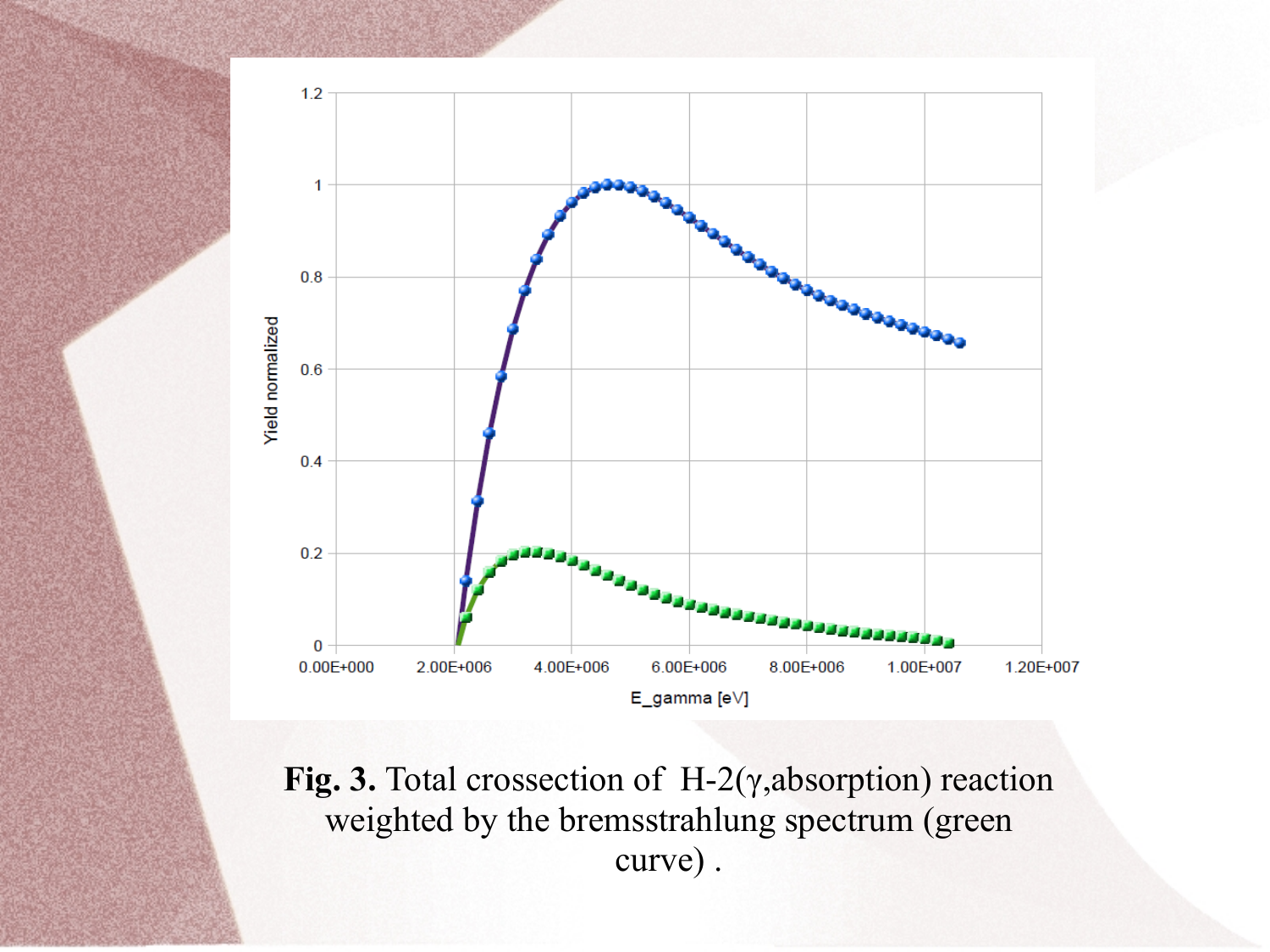

**Fig. 4.** Neutron energy vs. photon energy in the lab frame calculated using kinematics of the photodisintegration reaction.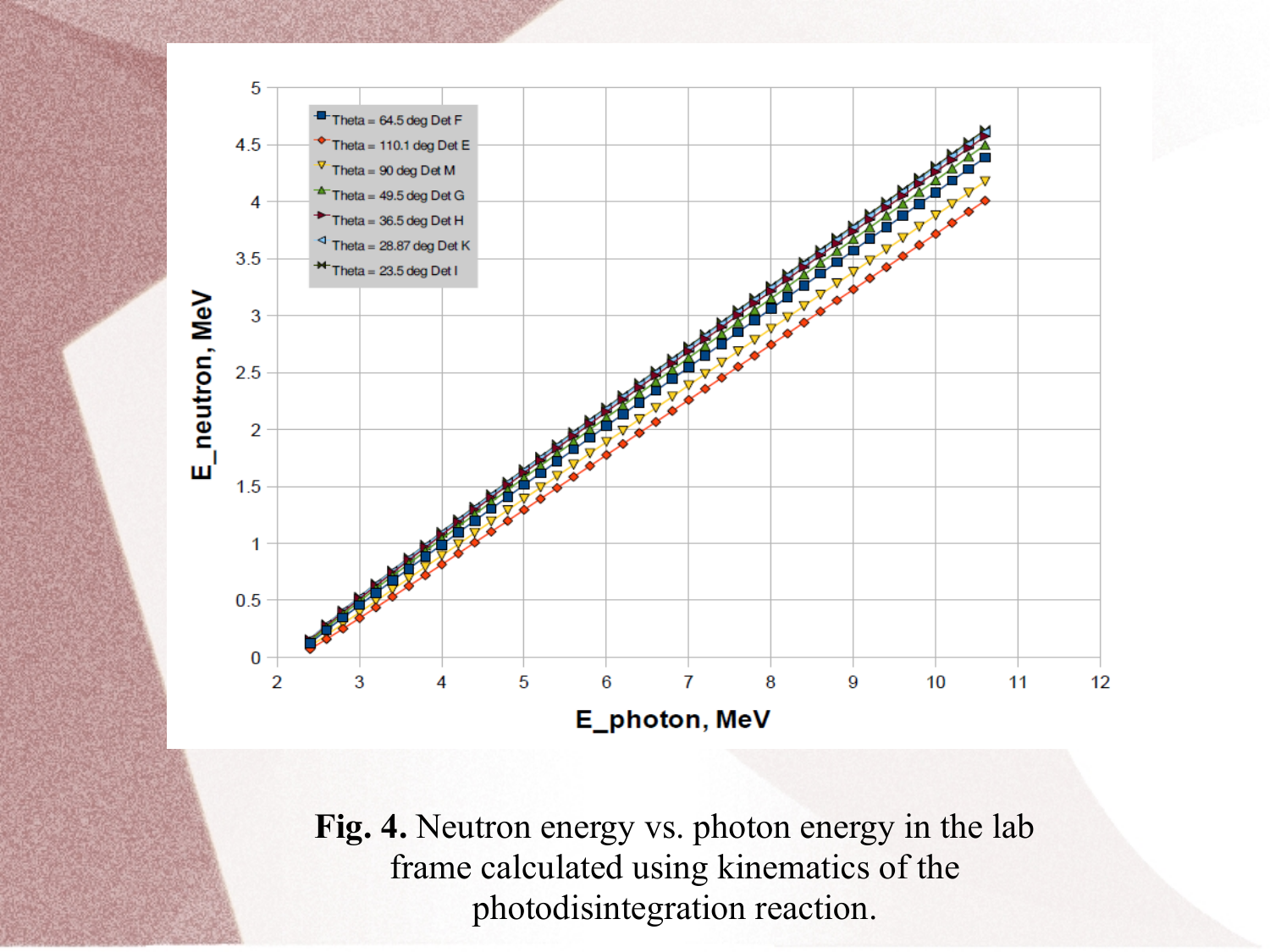## Differential cross section of photodisintegration.

According to V. P. Likhachev, M. N. Martins, Yu. A. Kasatkin, M. T. F. da Cruz, J. D. T. Arruda-Neto, R. Guarino, V. B. Shostak, *Disintegration of the Deuteron by Tagged, Linearly-Polarized Photons: Sensitivity of the Differential Cross Sections*, Braz. J. Phys. vol. 27 no. 3 São Paulo Sept. 1997:

$$
\frac{d\,\sigma}{d\,\Omega}(\theta\,,\phi\,,E_y) = \frac{d\,\sigma_0}{d\,\Omega}(\theta\,,E_y) + P_y \frac{d\,\sigma_1}{d\,\Omega}(\theta\,,E_y)\cos(2\,\phi)
$$

$$
\frac{d\,\sigma}{d\,\Omega}(\theta\,,\phi\,,E_y) = \frac{d\,\sigma_0}{d\,\Omega}(\theta\,,E_y)[1+P_y\,\Sigma(\theta\,,E_y)\cos(2\,\phi)]
$$

According to D. M. Skopik, Y. M. Shin, M. C. Phenneger, J. J. Murphy, *Photodisintegration of deuteron determined from the electrodisintegration process*, Phys. Rev. C, Vol. 9, 2, February 1974 **the photon cross section for S-state nuclei**:

$$
\frac{d\sigma_0}{d\Omega}(\theta, E_y) = A_y + B_y \sin^2(\theta) + C_y \sin^2(\theta) \cos(\theta) + D_y \sin^2(\theta) \cos^2(\theta)
$$

E1, E2, M1 multipolarities are included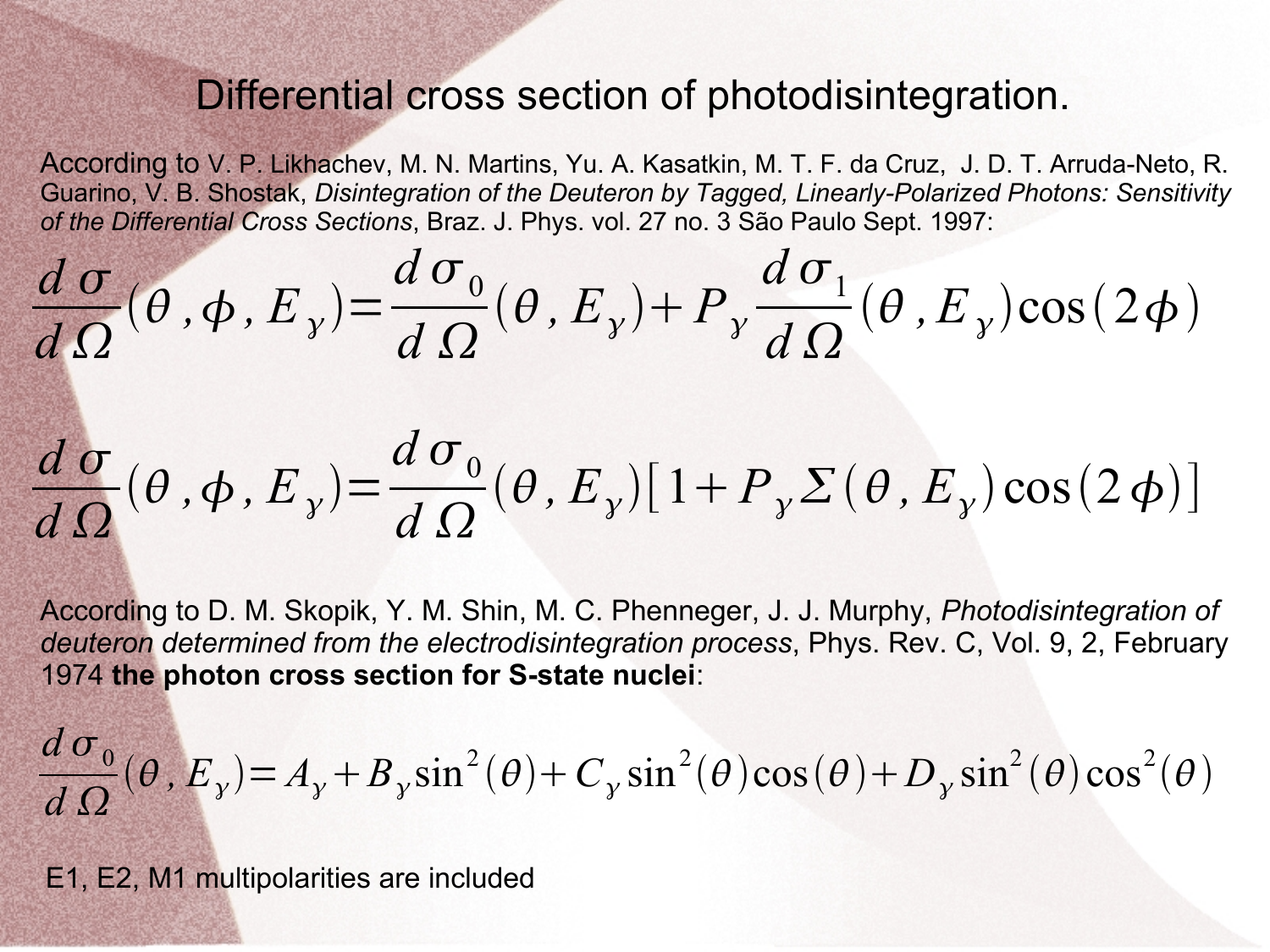# Energy dependence of the angular-distribution coefficients [\*\*]



**Fig. 5a.** Coefficient A γ.



**Fig. 5c. Coefficient C<sub>γ.</sub>** 



[\*\*] **Fig. 5d.** Coefficient D γ. [\*\*]

[\*\*] F. Partovi, Ann. Phys. 27, 79 (1964)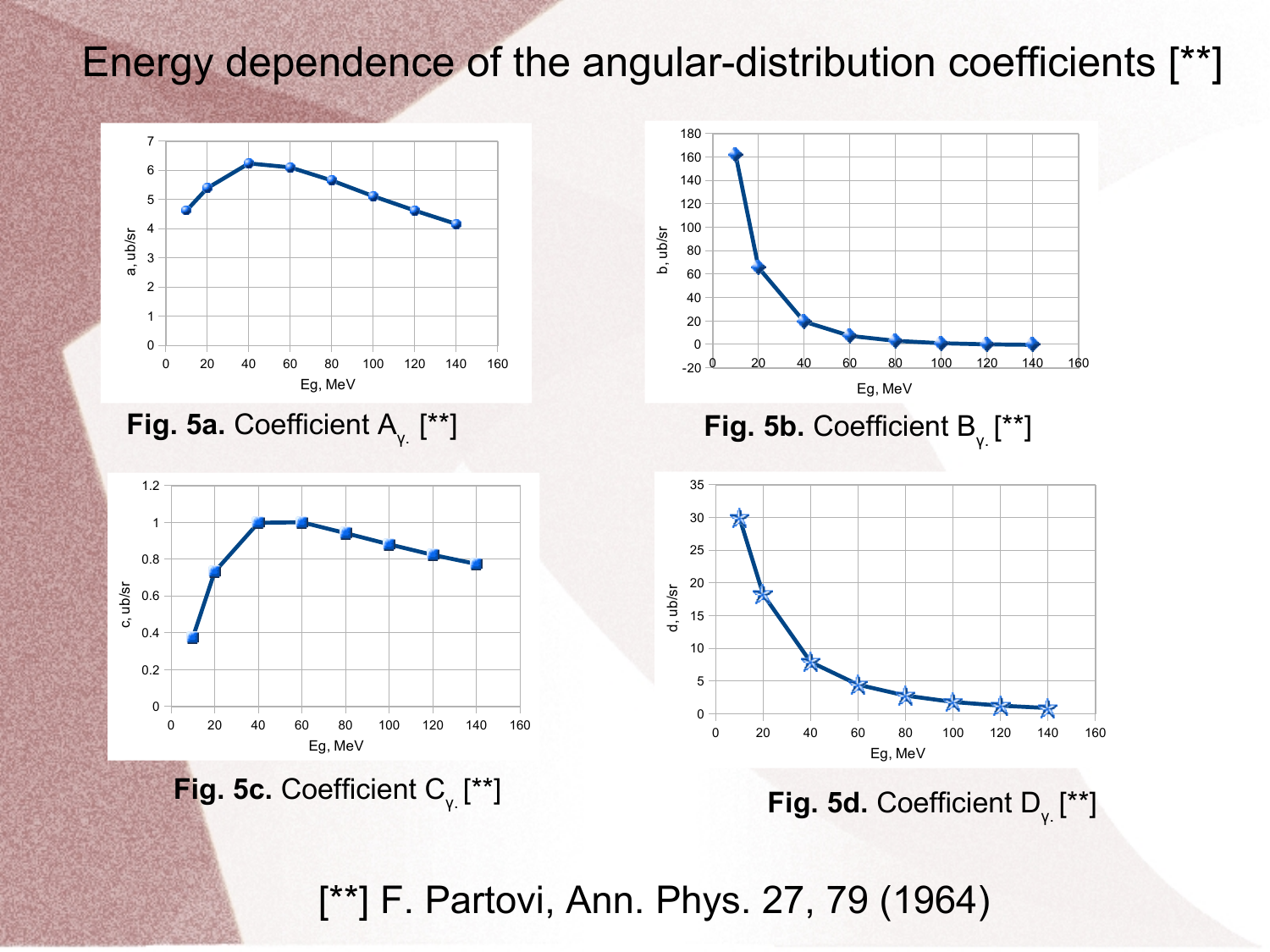# Partovi's angular-distribution coefficients after fitting

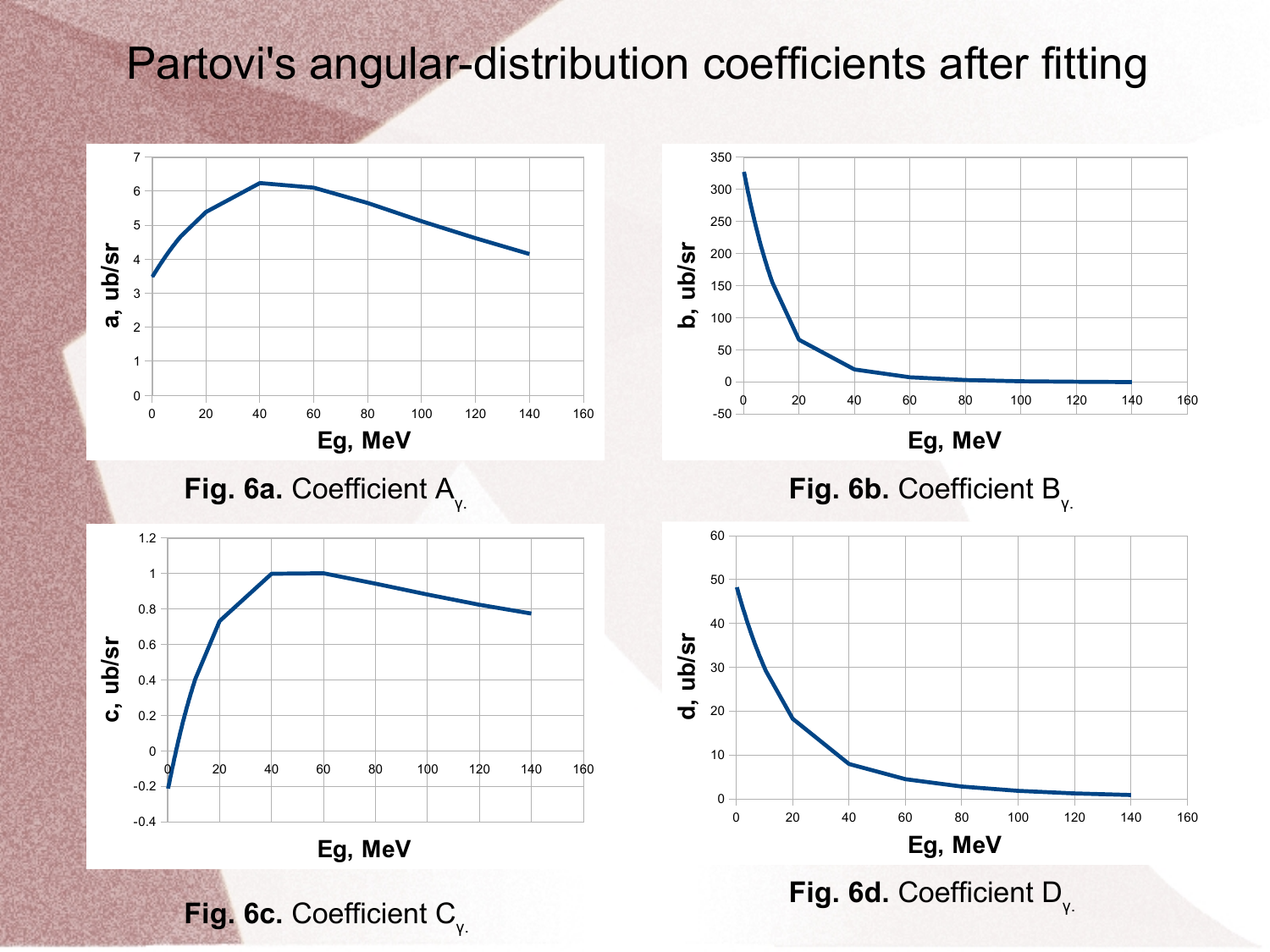### Comparison with the experiment



FIG. 7. Differential cross section at a c.m. angle of  $90 \pm 1$ °. The errors shown are statistical only.

[\*] D. M. Skopik, Y. M. Shin, M. C. Phenneger, J. J. Murphy, *Photodisintegration of deuteron determined from the electrodisintegration process*, Phys. Rev. C, Vol. 9, 2, February 1974.



**Fig. 8.** Reproduction of the data plotted in Fig. 7 using fitted Partovi's coefficients.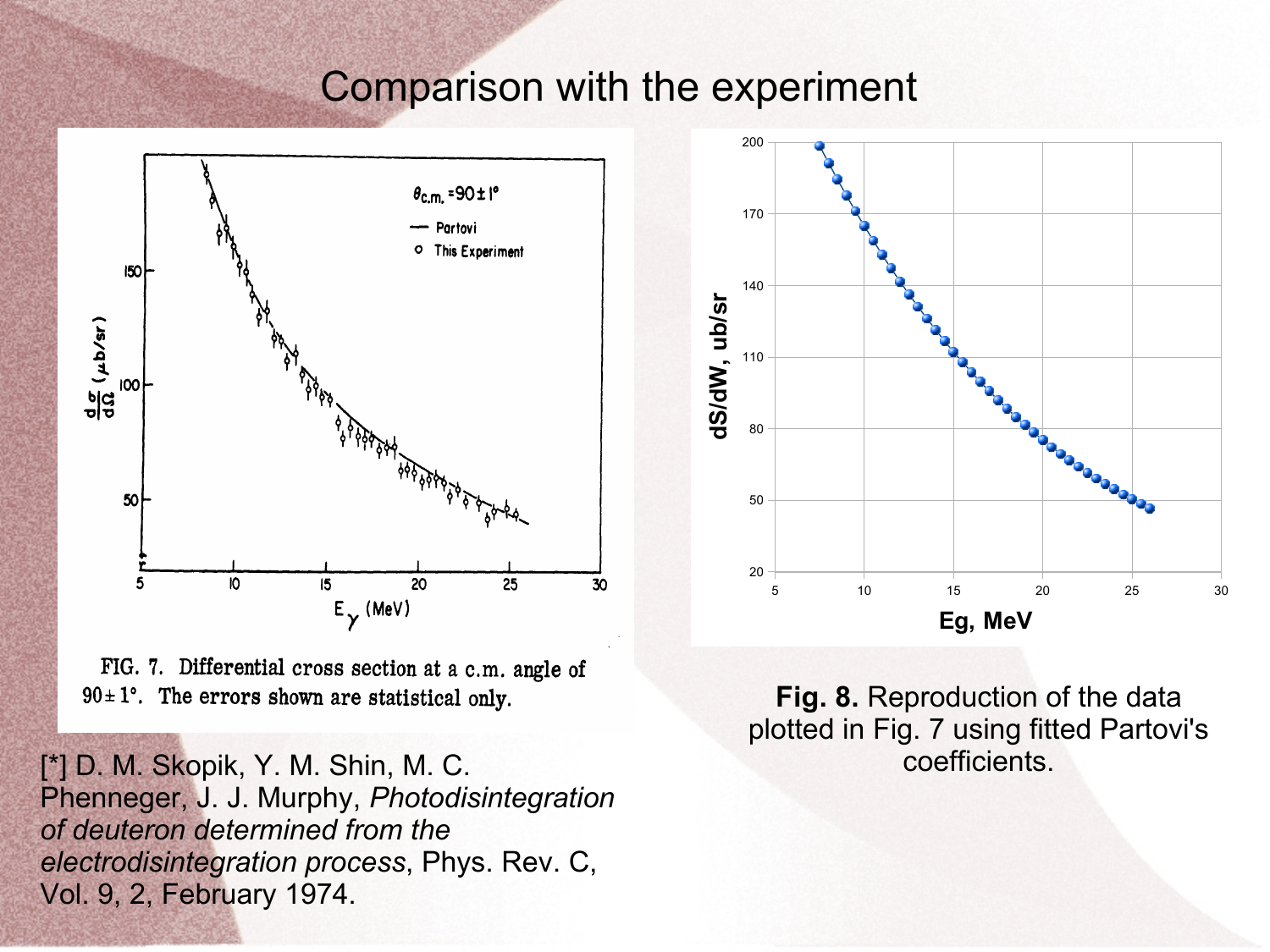### Comparison with the experiment cntd.





The picture was taken from [\*]. The picture was taken from [\*].



Reproduction of the angular distribution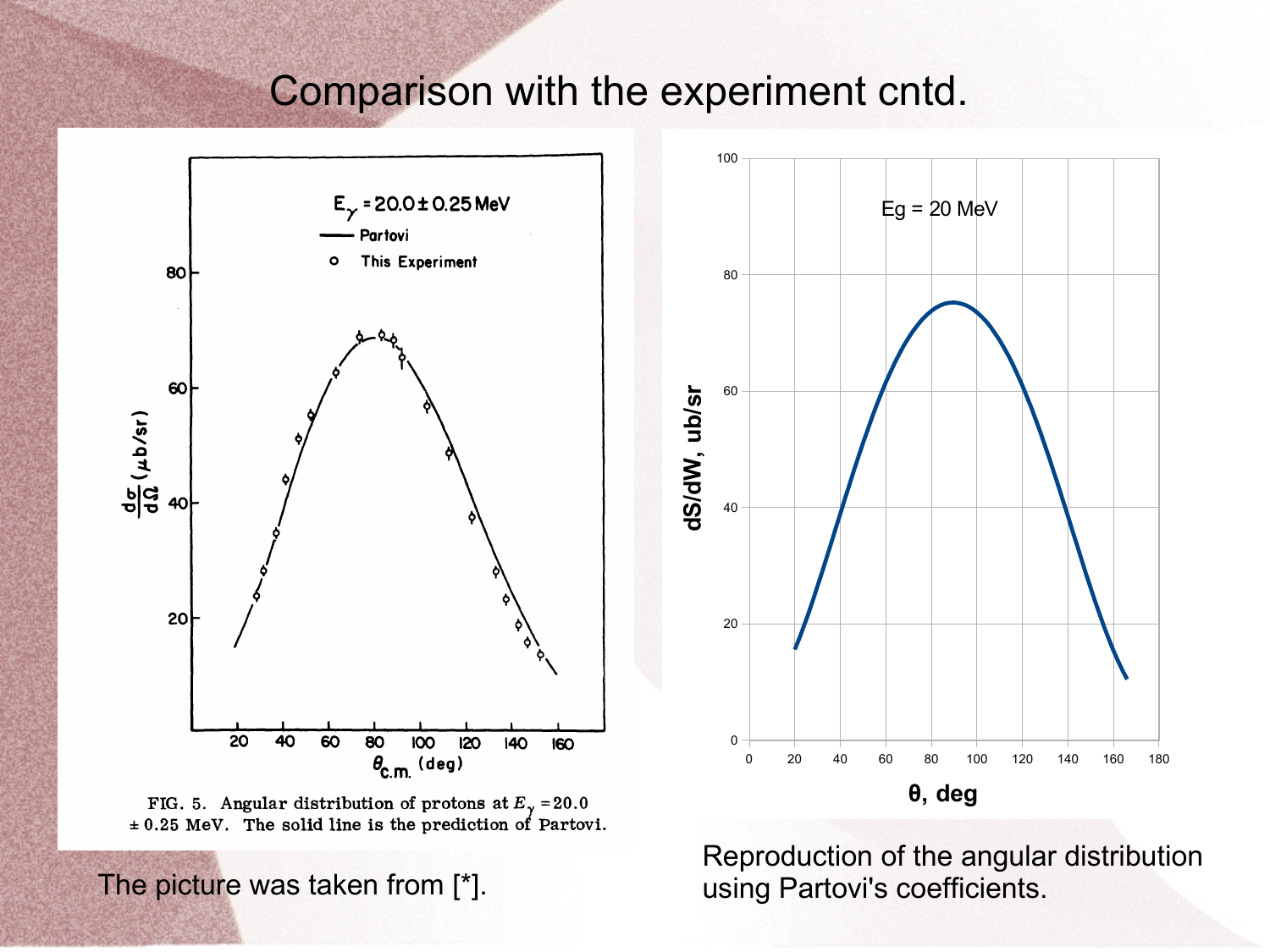

**Fig. 9.** Differential crossection of photodisintgration obtained with fitted coefficients form Patrovi's paper.

[\*\*\*] V. P. Likhachev, M. N. Martins, Yu. A. Kasatkin, M. T. F. da Cruz, J. D. T. Arruda-Neto, R. Guarino, V. B. Shostak, *Disintegration of the Deuteron by Tagged, Linearly-Polarized Photons: Sensitivity of the Differential Cross Sections*, Braz. J. Phys. vol. 27 no. 3 São Paulo Sept. 1997

**Fig. 10.** Differential crossection of photodisintgration around the reaction threshold [\*\*\*].

Upper band – **Paris** potential. Lower band – **Gross** potential.

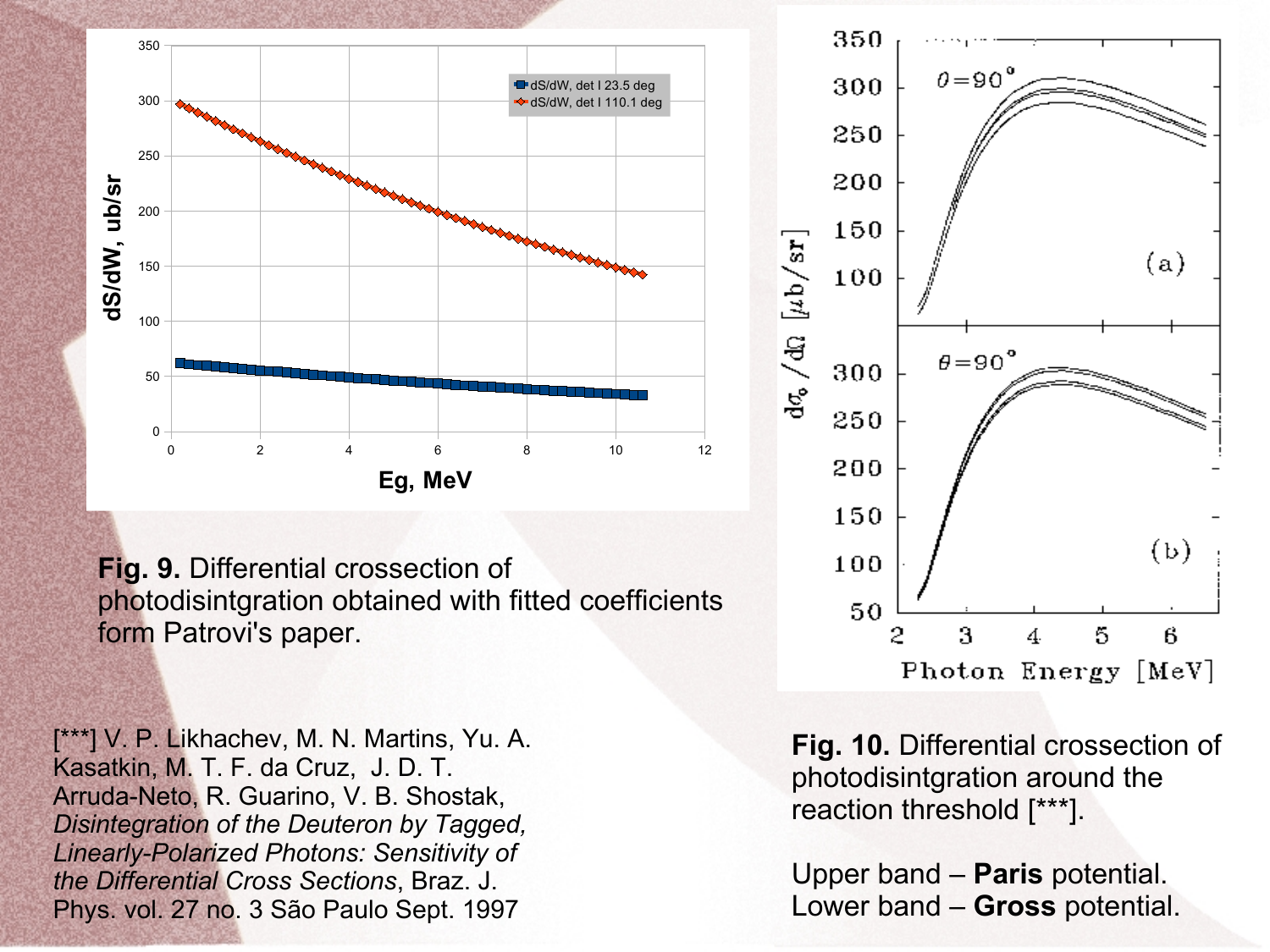# • "This work shows that, in the near-threshold energy region, where discrepancies between different models do exist, there are no experimental data with enough accuracy to resolve those discrepancies."

[\*\*\*]

• "Angular distributions of differential cross sections, which contain information about the multipolarity of the transitions, are also completely absent."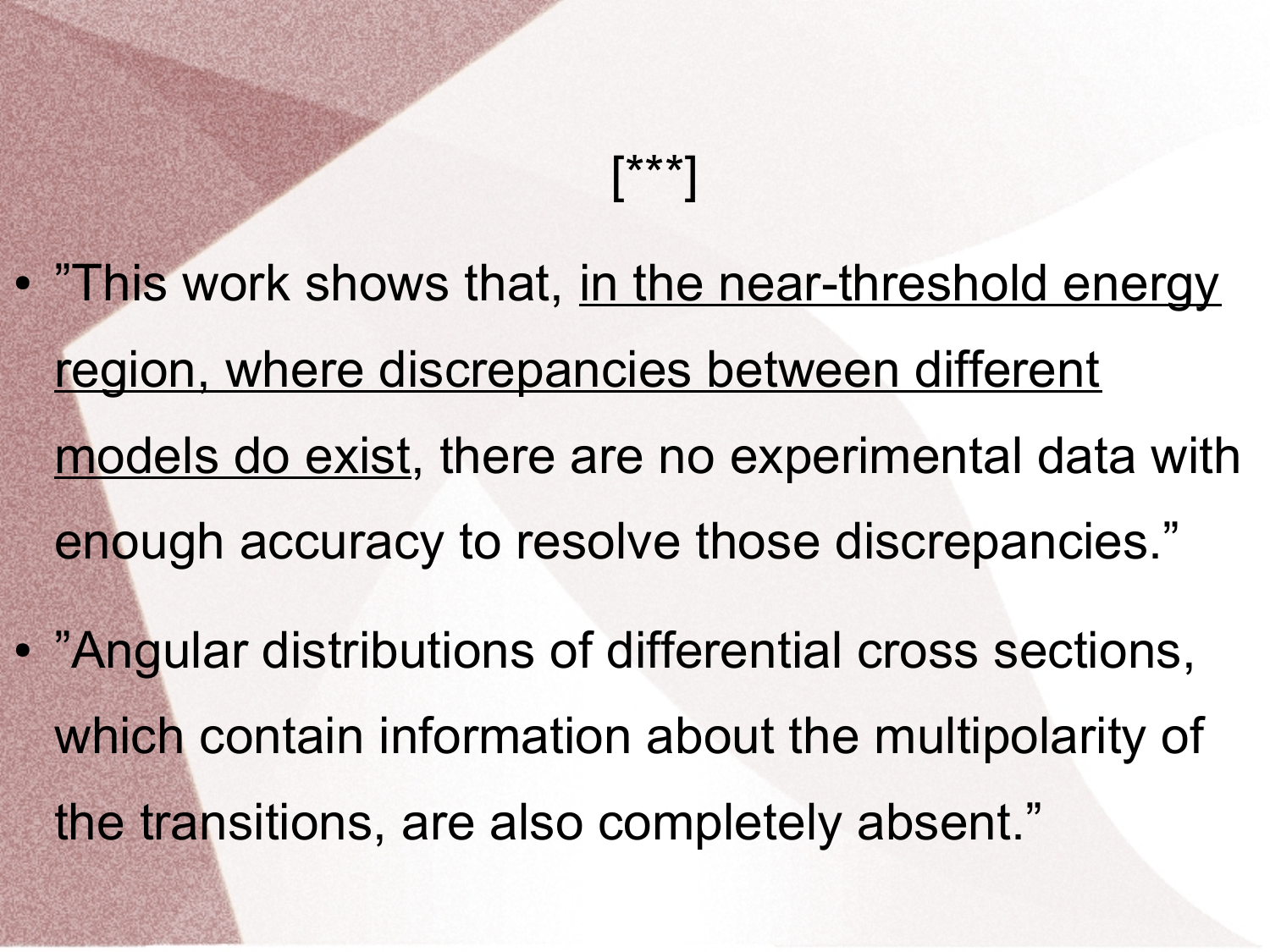

**Fig. 11.** Relative neutron yield for each of the neutron detectors obtained by weighting the neutron spectra with flux weighted total disintegration crossection and solid angles.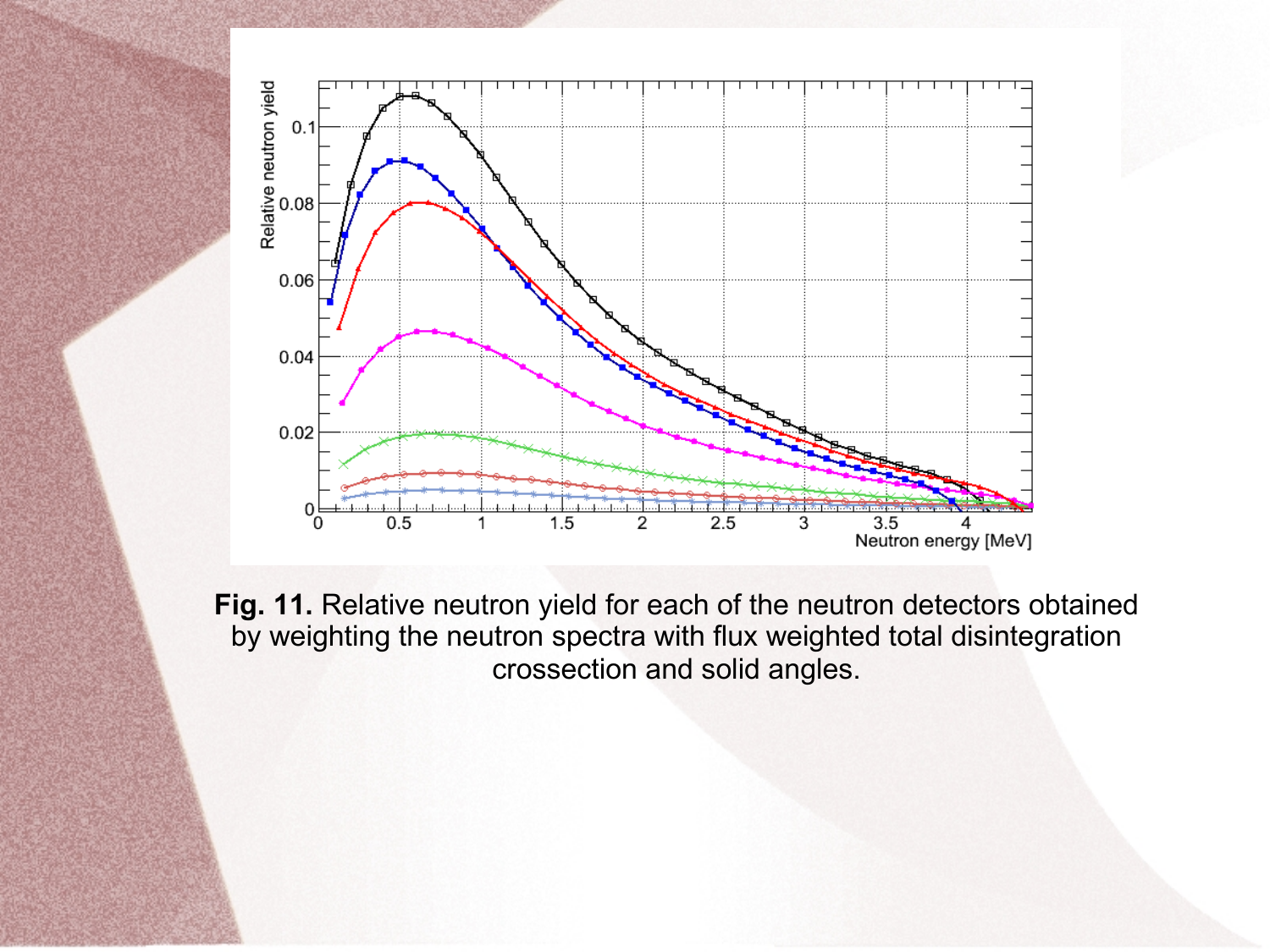

Experimental neutron energy spectrum for Det E (left picture) and corresponding uncertainties (right picture) .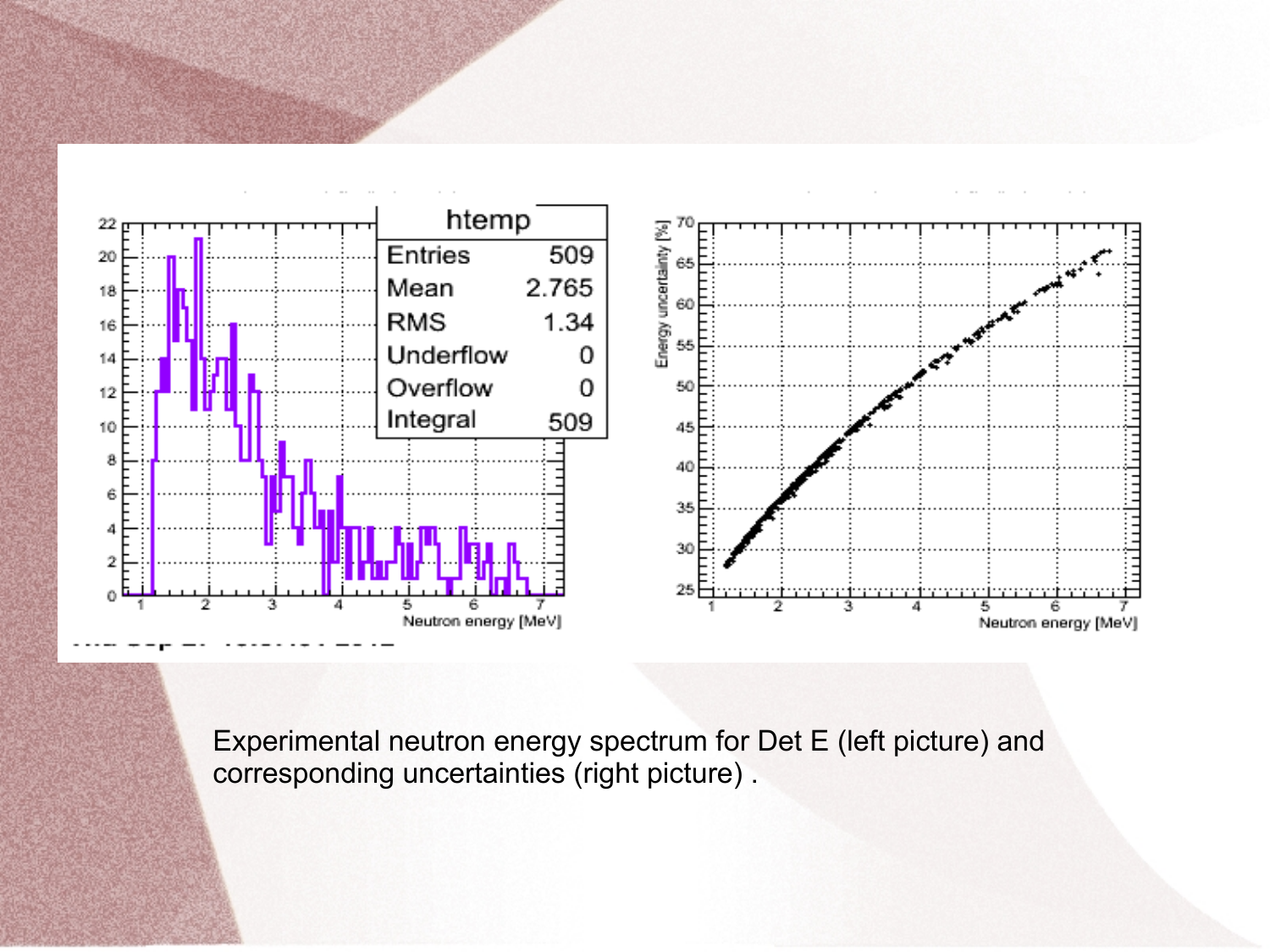$N^{Deti}_{detected} = N^{Deti}_{incident} \cdot \epsilon_{i}$ 

$$
N_{\text{detected}}^{\text{Det }j} = N_{\text{incident}}^{\text{Det }j} \cdot \epsilon_j
$$

$$
\frac{N_{\text{incident}}^{\text{Det}i}}{N_{\text{incident}}^{\text{Det}j}} = \frac{\text{Area}_i}{\text{Area}_j}
$$

$$
\frac{N_{\text{detected}}^{\text{Det}}}{N_{\text{detected}}^{\text{Det }j}} = \frac{\text{Area}_i}{\text{Area}_j} \cdot \frac{\epsilon_i}{\epsilon_j}
$$

$$
\frac{\epsilon_i}{\epsilon_j} = \frac{N^{\text{Det } i}}{N^{\text{Det } j}} \cdot \frac{\text{Area}_j}{\text{Area}_i} = k_{ij}
$$

 $\epsilon_i = k_{ij} \cdot \epsilon_j$ 

The absolute efficiency of Det E was measured to be  $\epsilon_E = 14\%$ , hence the rest of the efficiencies can be found.